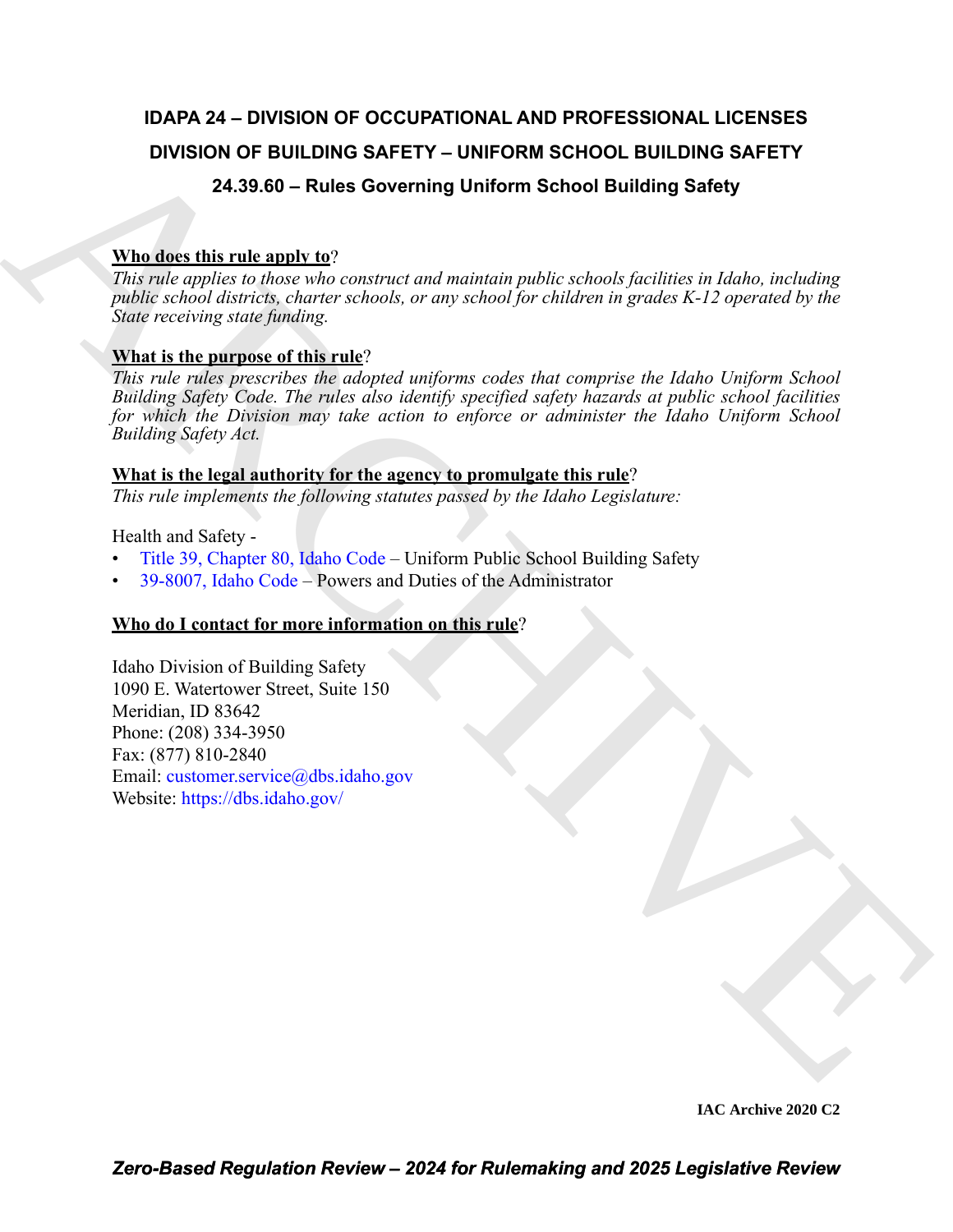# **Table of Contents**

## 24.39.60 - Rules Governing Uniform School Building Safety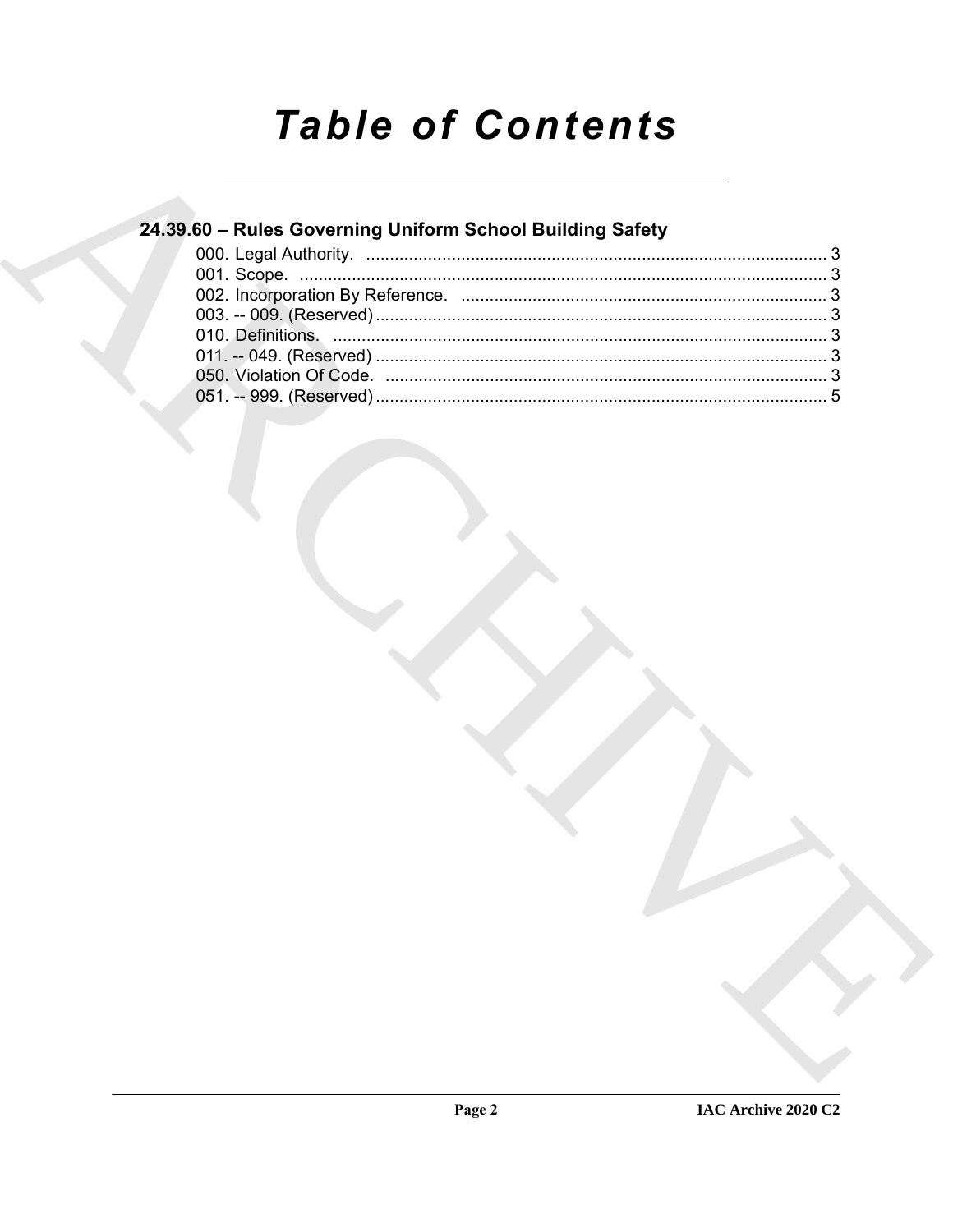#### **24.39.60 – RULES GOVERNING UNIFORM SCHOOL BUILDING SAFETY**

#### <span id="page-2-14"></span><span id="page-2-1"></span><span id="page-2-0"></span>**000. LEGAL AUTHORITY.** The rules are promulgated pursuant to Section 39-8007, Idaho Code. (7-1-21)T

#### <span id="page-2-15"></span><span id="page-2-2"></span>**001. SCOPE.**

The rules prescribe the Idaho Uniform School Building Safety Code and provide for enforcement and administration of the Idaho Uniform School Building Safety Act. (7-1-21) of the Idaho Uniform School Building Safety Act.

#### <span id="page-2-13"></span><span id="page-2-3"></span>**002. INCORPORATION BY REFERENCE.**

**01. Uniform Codes**. The following uniform codes are hereby incorporated by reference into these rules as, and insofar as, the most recent editions have been adopted by the appropriate governing authority for the state of Idaho pursuant to applicable Idaho Code: (7-1-21)T

The stress constrained and Society 20-3007, biological space of the constrained and saling the stress contract the stress contract of the stress contract the stress control of the stress control of the stress control of t **a.** International Building Code; (7-1-21)T **b.** International Mechanical Code; (7-1-21)T **c.** International Fuel Gas Code; (7-1-21)T **d.** Safety Code for Elevators and Escalators (ASME/ANSI A17.1); (7-1-21)T **e.** International Energy Conservation Code;  $(7-1-21)$ T **f.** Accessible and Usable Buildings and Facilities (ICC/ANSI A117.1);  $(7-1-21)$ **g.** Idaho Fire Code (IFC); (7-1-21)T **h.** National Electrical Code (NEC); (7-1-21)T **i.** Idaho State Plumbing Code (UPC); (7-1-21)T **j.** Pacific NW AWWA Manual for Backflow Prevention and Cross Connection Control; and  $(7-1-21)T$ 

**02. Idaho Uniform School Building Safety Code**. The codes set forth in Subsection 002.01 of this

**k.** Idaho Safety and Occupational Health Standards. (7-1-21)T

rule, together with the definitions contained therein and the written interpretations thereof, insofar as they are applicable to school facilities, constitute the Idaho Uniform School Building Safety Code. (7-1-21)T

#### <span id="page-2-4"></span>**003. -- 009. (RESERVED)**

#### <span id="page-2-5"></span>**010. DEFINITIONS.**

<span id="page-2-12"></span><span id="page-2-11"></span><span id="page-2-10"></span><span id="page-2-9"></span><span id="page-2-8"></span>

| 01. | Act. The Idaho Uniform School Building Safety Act.                                       | $(7-1-21)T$ |
|-----|------------------------------------------------------------------------------------------|-------------|
| 02. | <b>Building Code.</b> The Building Code specified in Paragraph 002.01.a. of these rules. | $(7-1-21)T$ |
| 03. | <b>Code.</b> The Idaho Uniform School Building Safety Code.                              | $(7-1-21)T$ |

**04.** School Building or Building. Any school building, including its structures and appurtenances y for the operation of the school building, and subject to the provisions of the Act. (7-1-21) necessary for the operation of the school building, and subject to the provisions of the Act.

#### <span id="page-2-6"></span>**011. -- 049. (RESERVED)**

#### <span id="page-2-16"></span><span id="page-2-7"></span>**050. VIOLATION OF CODE.**

**01.** Imminent Safety Hazard. Code violations that constitute an imminent safety hazard, include, but mited to, whenever the following are observed:  $(7-1-21)T$ are not limited to, whenever the following are observed:

<span id="page-2-17"></span>**a.** Any door, aisle, passageway, stairway or other means of exit is not of sufficient width or size or is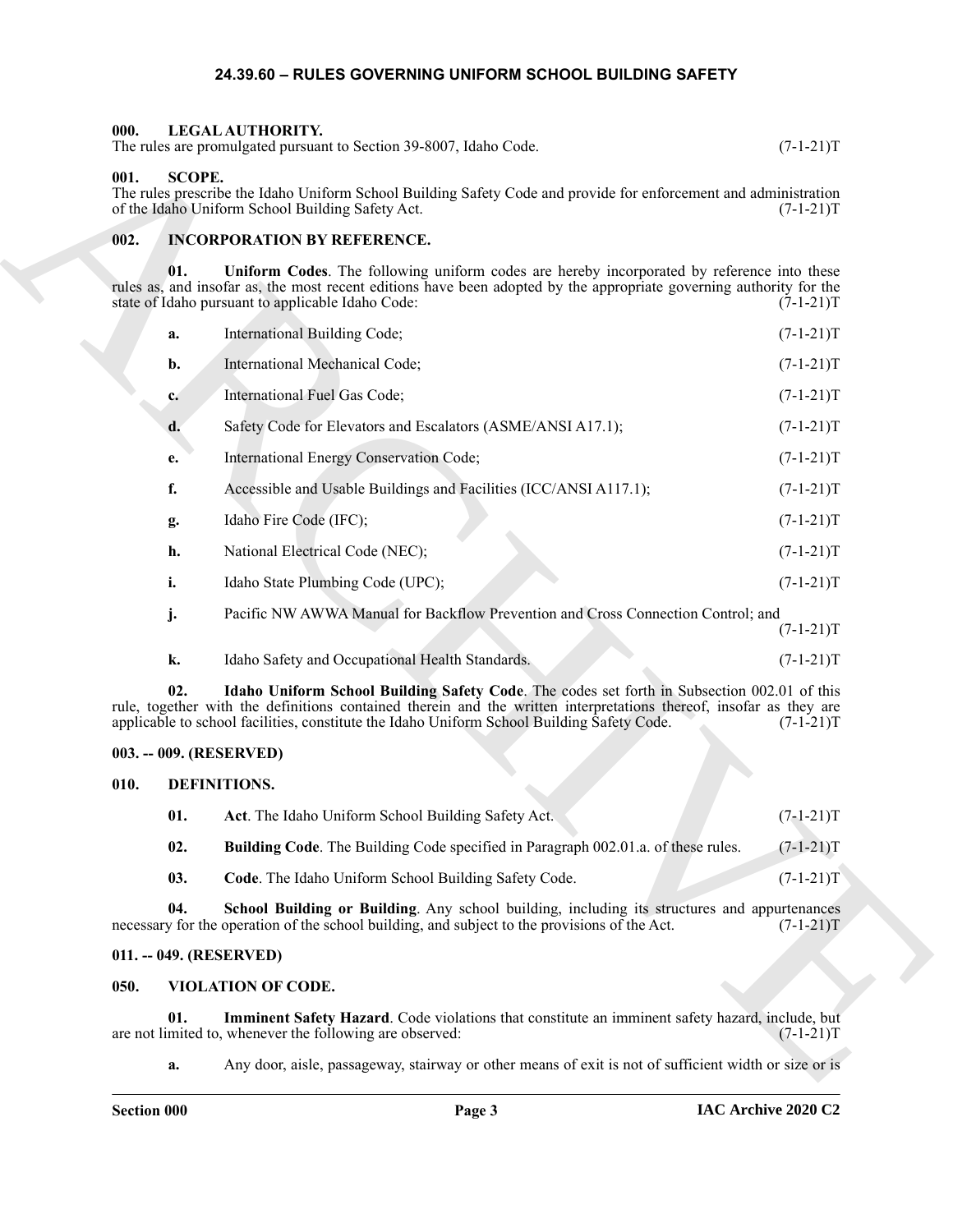#### *IDAHO ADMINISTRATIVE CODE IDAPA 24.39.60 – Rules Governing DOPL – Division of Building Safety Uniform School Building Safety*

not so arranged as to provide safe and adequate means of exit in case of fire or panic;  $(7-1-21)$ T

**b.** The walking surface of any aisle, passageway, stairway or other means of exit is so warped, worn, loose, torn or otherwise unsafe as to not provide safe and adequate means of exit in case of fire or panic; (7-1-21)T

**c.** The stress in any materials, member or portion thereof, due to all dead and life loads, is more than one and one half  $(1-1/2)$  times the working stress or stresses allowed in the Building Code for new buildings of similar structure, purpose or location;  $(7-1-21)$ similar structure, purpose or location;

**d.** Any portion thereof has been damaged by fire, earthquake, wind, flood or by any other cause, to such an extent that the structural strength or stability thereof is materially less than it was before such catastrophe and is less than the minimum requirements of the Building Code for new buildings of similar structure, purpose or location;  $(7-1-21)$ location; (7-1-21)T

Any portion or member or appurtenance thereof is likely to fail, or to become detached or ollapse and thereby injure persons or damage property;  $(7-1-21)$ dislodged, or to collapse and thereby injure persons or damage property;

**2006** - **Division of Building Salety**<br> **2006** - **Control in the state of the state of the state of the state of the state of the state of the state of the state of the state of the state of the state of the state of the f.** Any portion of a building, or any member, appurtenance or ornamentation on the exterior thereof is not of sufficient strength or stability, or is not so anchored, attached or fastened in place so as to be capable of resisting a wind pressure of one-half (1/2) of that specified in the Building Code for new buildings of similar structure, purpose or location without exceeding the working stresses permitted in the Building Code for such<br>vildings;<br>(7-1-21)T buildings; (7-1-21)T

**g.** Any portion thereof has wracked, warped, buckled or settled to such an extent that walls or other structural portions have materially less resistance to winds or earthquakes than is required in the case of similar new construction; (7-1-21)T

| h.  | The building or structure, or any portion thereof, because of: | $(7-1-21)T$ |
|-----|----------------------------------------------------------------|-------------|
|     | Dilapidation, deterioration or decay;                          | $(7-1-21)T$ |
| ii. | Faulty construction:                                           | $(7-1-21)T$ |

iii. The removal, movement or instability of any portion of the ground necessary for the purpose of  $(7-1-21)T$ supporting such building;

| 1V. | The deterioration, decay or inadequacy of its foundation; or    | $(7-1-21)T$ |
|-----|-----------------------------------------------------------------|-------------|
|     | Any other cause, is likely to partially or completely collapse; | $(7-1-21)T$ |

**i.** Any building or structure has been constructed, exists or is maintained in violation of any specific requirement or prohibition applicable to such building or structure provided by the building regulations of this jurisdiction, as specified in the Building Code, or of any law or ordinance of this state or jurisdiction relating to the condition, location or structure of buildings;

**j.** Any building or structure which, whether or not erected in accordance with all applicable laws and ordinances, has in any nonsupporting part, member or portion less than fifty percent (50%), or in any supporting part, member or portion less than sixty-six percent (66%) of the: (7-1-21)T

i. Strength; (7-1-21)T

ii. Fire-resisting qualities or characteristics; or (7-1-21)T

iii. Weather-resisting qualities or characteristics required by law in the case of a newly constructed of like area, height and occupancy in the same location;  $(7-1-21)$ building of like area, height and occupancy in the same location;

**k.** Any building or structure, because of obsolescence; dilapidated condition; deterioration; damage;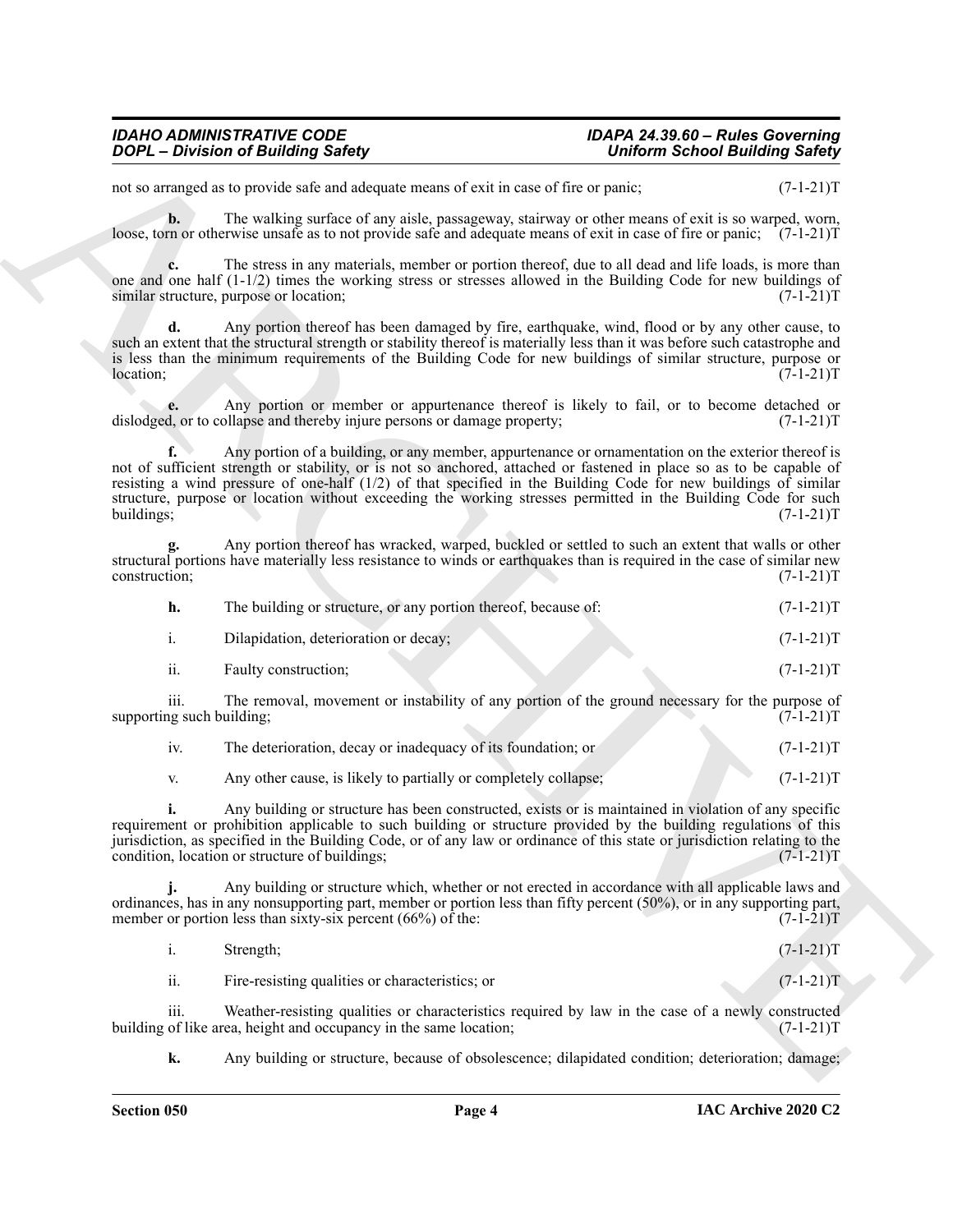#### *IDAHO ADMINISTRATIVE CODE IDAPA 24.39.60 – Rules Governing DOPL – Division of Building Safety Uniform School Building Safety*

inadequate exits; lack of sufficient fire-resistive construction; faulty electric wiring, gas connections or heating apparatus; or other cause, is determined by the state fire marshal to be a fire hazard;  $(7-1-21)$ apparatus; or other cause, is determined by the state fire marshal to be a fire hazard;

**l.** A building or structure, because of inadequate maintenance; dilapidation; decay; damage; faulty construction or arrangement; inadequate light, air or sanitation facilities; or otherwise, is determined to be unsanitary, unfit for human occupancy or habitation, or in such a condition that is likely to cause accidents, sickness, or disease;  $(7-1-21)T$ 

**m.** Any building or structure, because of dilapidated condition; deterioration; damage; inadequate exits; lack of sufficient fire-resistive construction; faulty electric wiring, gas connections, or heating apparatus; or other cause, is determined by the state fire marshal to be a fire or life safety hazard; and  $(7-1-21)T$ 

 $\overrightarrow{BD} = \overrightarrow{BD}$  (i.e. the control of the state of the state of the state of the state of the state of the state of the state of the state of the state of the state of the state of the state of the state of the state of th **n.** There is, within the building, the presence of vapors, fumes, smoke, dusts, chemicals, or materials in any form (natural or man made) in quantities that have been established by national health organizations to be a threat to the health or safety of the building occupants. This does not include materials stored, used, and processed in accordance with nationally recognized safety standards for the materials in question. (7-1-21)T accordance with nationally recognized safety standards for the materials in question.

<span id="page-4-0"></span>**051. -- 999. (RESERVED)**